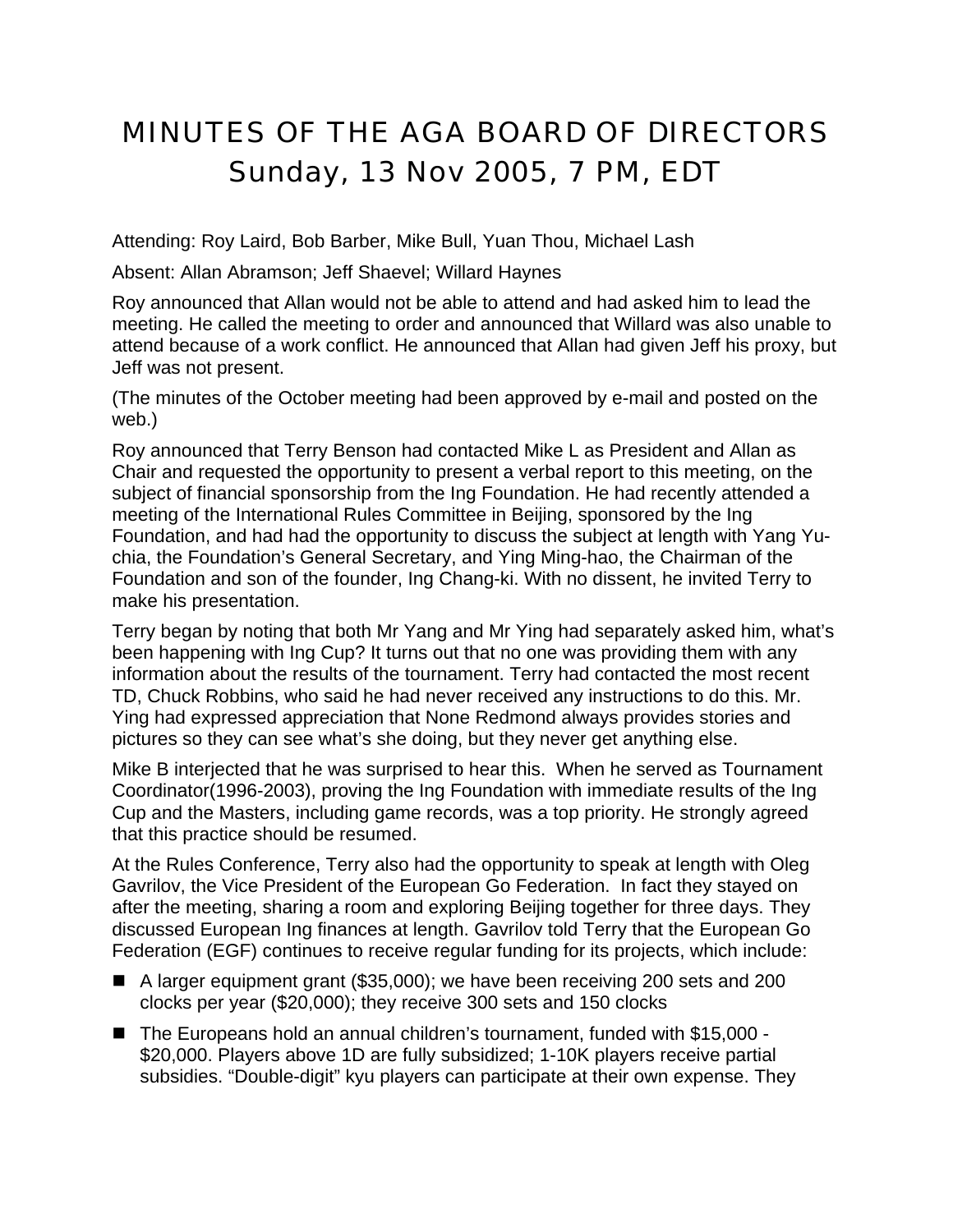keep costs down by holding the event at an institutional site and using a cafeteria service for food.

- \$25,000 is budgeted for the European Ing Cup, an invitational tournament of 24 players. Travel, room and board are fully subsidized for the 24 players.
- \$10,000 supports the running of the main tournament at the European Go Congress, except for the top 16 boards, under Ing rules.
- \$10,000 per year is given as three grants for local children's programs.

Terry also learned that the EGF has personally invited Mr. Yang to Europe next year for an event.

Both Mr Ying and Mr Yang responded positively to Terry's queries about the status of the North American Ing grant, while also noting that funding the grant every year is a struggle. They also said they had the impression that AGA has some Ing funds in reserve. Terry thought they seemed to be suggesting that if new grant monies were slow in coming, the AGA should be able to continue funding events out of past donations, although they did not explicitly make any such suggestion.

Dissatisfaction was expressed to Terry regarding our youth program. It was noted that in contrast, the Europeans have events with hundreds of children. They were pleased to learn that more than eighty participants in the last Congress were under eighteen, but they remain more impressed with Europe's success. He later learned from Gavrilov that the EGF also receives government grants based cultural activities or sports or political connections, as well as corporate support. Ing Foundation grants make up only about one-third of the funds available for these projects in Europe.

Terry reported that a desire was also expressed to see "American" players at the World Youth Championship, by which Mr. Ying means, non-Asian players. The fact is that nearly all American players in the WYGC have been Asian, while European players in the WYGC are nearly all non-Asian. As an avid youth intramural soccer referee and organizer, Terry answered that many American soccer players have Italian, Greek or Spanish surnames because these are the communities that encourage the game. The same is true of Go. American has a much larger Asian community, so it stands to reason that those communities would produce many of our top players. He noted that some Asian-American competitors come from families that have been in America longer than his own family. Just as soccer is now beginning to attract children from other ethnic communities, Go is doing the same on a smaller scale.

Terry took the opportunity to mention a pet project of his to Mr. Ying – the inclusion of computer Go in the selection of games available on individual screens to more and more airline passengers. Mr. Ying responded favorably to this idea.

Terry concluded his report with a series of recommendations:

- Immediately resume the practice of providing the Foundation with timely information about all Ing funded events, and increase communication in others ways that funding recipients generally interact with sponsors.
- Bring the Foundation up to date with an extensive report on our activities of the past few years, especially regarding children.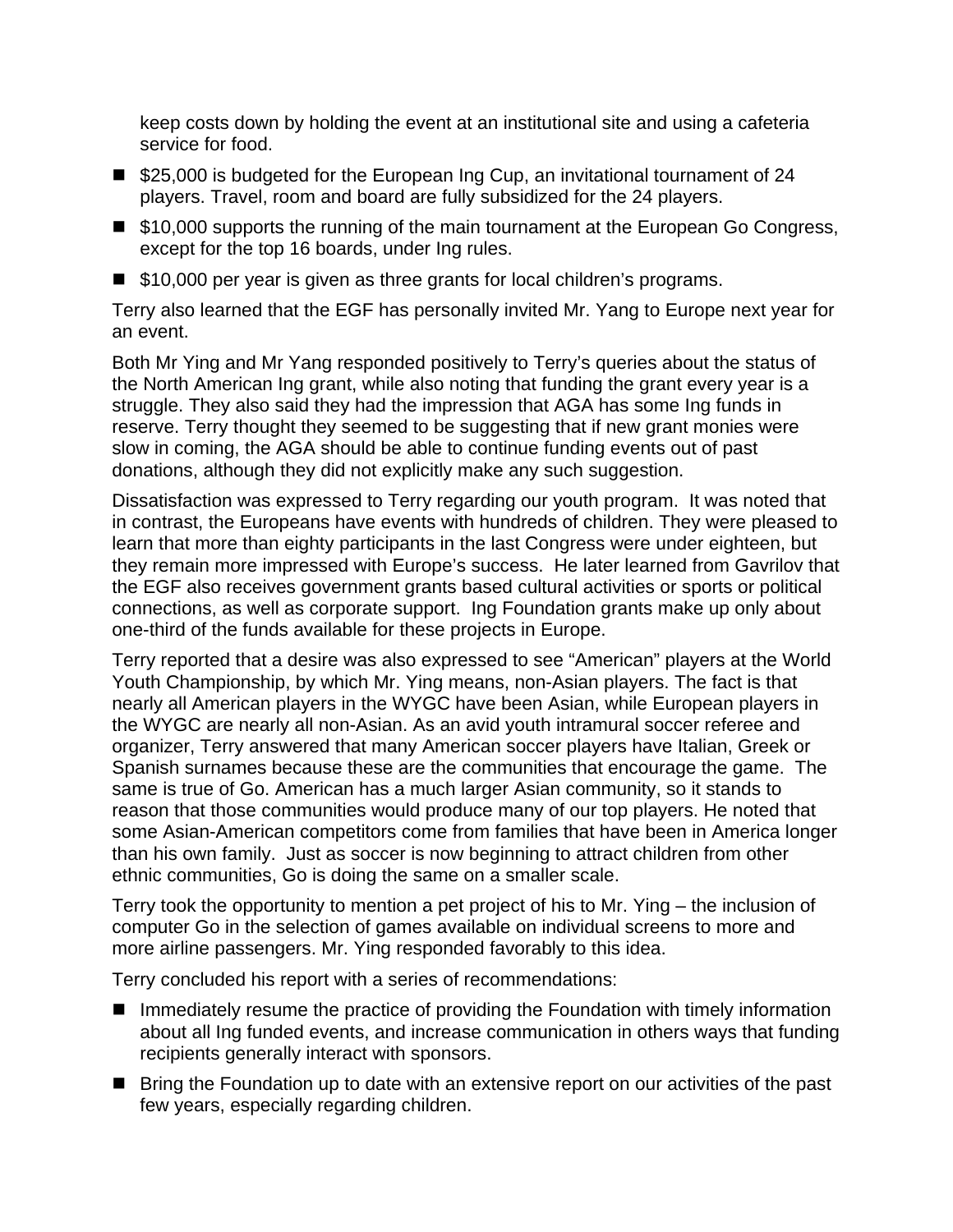- Send the Ing Foundation a proposed budget for next year, not conditional on receiving funds. Be prepared to fund this budget from reserves for one year if necessary.
- Discuss additional projects with the Foundation that could be undertaken with sufficient funding.
- Invite someone from the Ing Foundation to next year's Congress
- Organize a national youth tournament. Mike B interjected that we have a national youth tournament, the Redmond Cup. Yuan asked how many participants the Ing Cup has – Mike B answered that about twenty players participate in the preliminary. Terry agreed that the Redmond Cup is national in that any young person in the US can play; however, he had something larger and more organized in mind: perhaps several regional events – hopefully involving as many kids as in urope -- would pick contenders who would be funded to play in an in-person final event, selecting contenders for the World Youth Wei-ch'I Championship,
- Terry received a specific suggestion from the Foundation to help Feng Yun. He suggested that this might mean developing a program to help all pros teach kids – not adults – using her as a model.
- Continue Ing funding of the Redmond Cup, and keep the finals at the Congress.
- Find a way to address the perception that we aren't doing enough for kids compared to Europe when we have 1/3 the money.
- Work with all those in contact with Ing and the Asian associations to enlist them in helping our relationship.
- Make sure that, while we don't discriminate, that we are working to develop players outside the traditional go communities and not just finding players where it is easiest.
- Stay involved in the rules conference. The next meeting is February 14-17 in Seoul.
- $\blacksquare$  Follow up on the airline game idea.

Terry offered to answer by e-mail any questions the Board had about rules issues.

Terry thanked the Board for the opportunity to speak, and left the call at this point.

Roy stated that the floor was open and invited each participants to express his reaction.

Bob said that assuming the accuracy of terry's information, he agreed that we should continue supporting Ing events.

Mike B that although the news is not good, the situation seems fixable. He suggested that if funds are limited, we concentrate on high profile events.

Yuan also expressed support for the Ing programs.

Roy said that as a preliminary analysis, he had looked at annual reports since 1999 – it appeared that we had spent approximately \$365,000 on Ing project during that period. In the same period we had received approximately \$480,000 in cash from the Ing